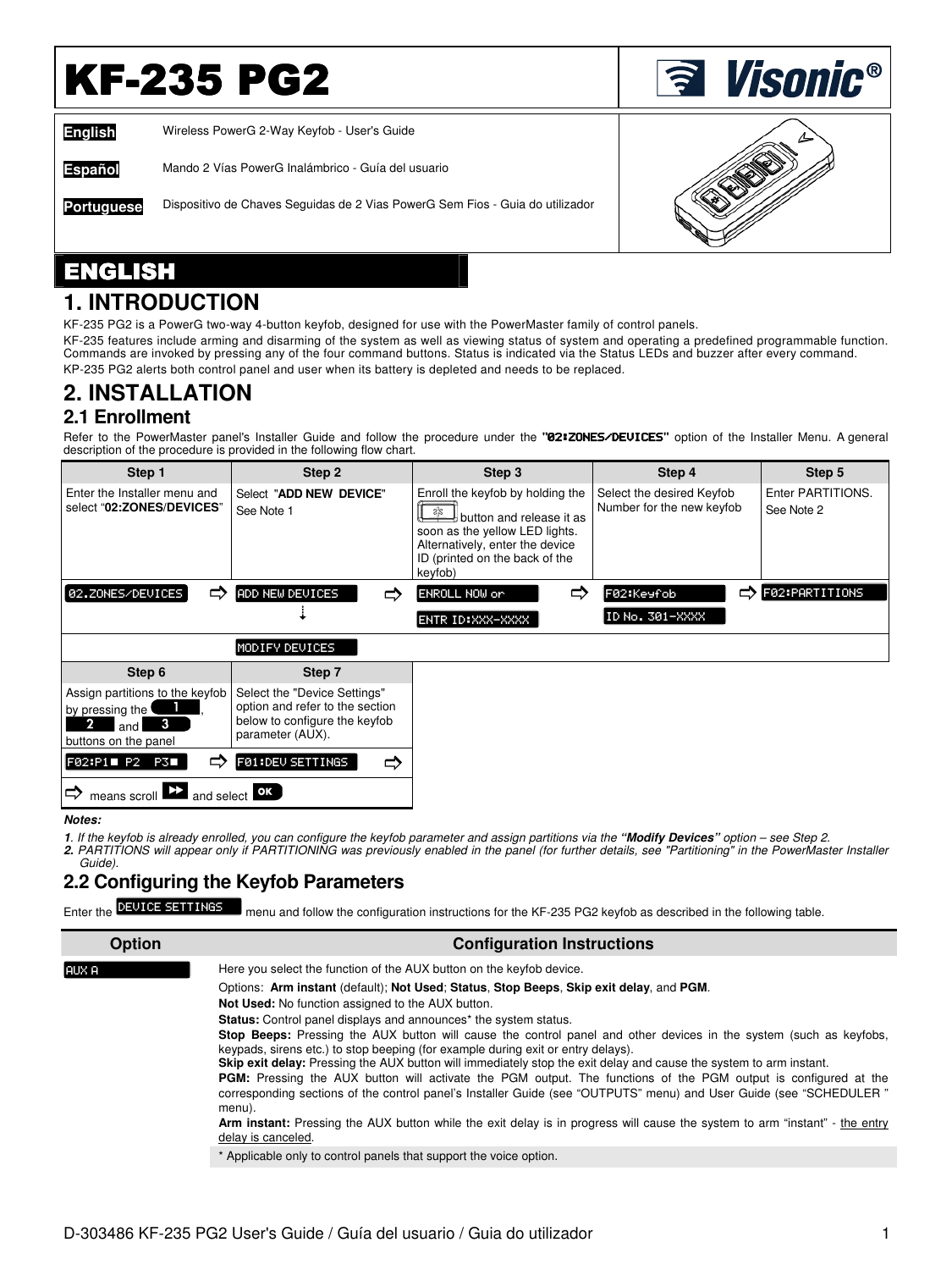## **3. USING THE KEYFOB**

### **3.1 Keyfob Functionality**

| <b>Step</b> | <b>Functions</b> | <b>User Actions</b>                                                          | <b>ARM/DISARM LED Indication</b>                            |
|-------------|------------------|------------------------------------------------------------------------------|-------------------------------------------------------------|
|             | Arm AWAY         | S                                                                            | <u>ங</u><br>Blue LED above AWAY button lights $\biguplus$   |
|             | Arm HOME         |                                                                              | m<br>Blue LED above HOME button lights                      |
|             | Disarm (OFF)     |                                                                              | Blue LED above DISARM button lights<br>ப                    |
| 2           | <b>LATCHKEY</b>  | ₽                                                                            | Blue LED above AWAY button lights                           |
| 3           | PANIC alarm      | ∣and <del>∐</del><br>buttons simultaneously ( $\approx$ 2 sec.)<br>Press the |                                                             |
| 4           | <b>AUX</b>       | ₿<br>얇                                                                       | According to the state of the alarm system, see section 2.2 |

#### **3.2 Keyfob Response**

When executing a command, the keyfob's Transmission LED blinks red once to indicate transmission of the command to the control panel. If the operation is **successfully completed**, the green LED lights momentarily and a "happy tune" is heard. If the operation fails or cannot be<br>completed, for example, when the system is "not ready", the red LED lights steadily a

### **3.2.1 Primary LED and Buzzer Response to Keyfob Commands**

| <b>Panel Response</b>                                                                                                                          | <b>Buzzer Indication</b>                   | <b>Transmission LED Indication</b> |
|------------------------------------------------------------------------------------------------------------------------------------------------|--------------------------------------------|------------------------------------|
| <b>Success:</b> Operation is successfully completed                                                                                            | AABCD<br>Happy (success) beep              | <b>Momentary GREEN</b>             |
| <b>Fail: Operation failed</b>                                                                                                                  | $\iff$ Sad (failure) beep                  | <b>Momentary RED</b>               |
| No communication: For example, control panel is out of range.                                                                                  | None                                       | None                               |
| <b>Keyfob low battery:</b>                                                                                                                     | Depends on the operation that is performed | Blinks yellow 2 sec.               |
| <b>Note:</b> If transmission is still possible despite the battery condition,<br>the unit will send a low battery signal to the control panel. |                                            |                                    |
| Trouble in system:                                                                                                                             | Depends on the operation that is performed | Lights yellow 2 sec.               |

When forced arming (bypass zones) is performed, the keyfob buzzer "protests" by emitting a continuous tone during the exit delay for 5 seconds (for more details, see the PowerMaster Installer Guide, section 5.5.2).

#### **3.2.2 Arming LED indication**

When executing a command using the keyfob device, the status of the control panel is indicated by the status LEDs that light blue.

| <b>System State</b>                                                                 | <b>ARM/DISARM LED Indication</b>                                 |
|-------------------------------------------------------------------------------------|------------------------------------------------------------------|
| <b>Exit from DISARM to AWAY</b>                                                     | <b>AWAY lights</b>                                               |
| <b>Exit from DISARM to HOME</b>                                                     | <b>HOME</b> lights                                               |
| <b>Entry from HOME</b>                                                              | <b>DISARM blinks</b>                                             |
| <b>Entry from AWAY</b>                                                              | <b>DISARM blinks</b>                                             |
| <b>Exit from HOME TO AWAY</b>                                                       | AWAY lights                                                      |
| <b>Exit from AWAY TO HOME</b>                                                       | <b>HOME</b> lights                                               |
| Installer mode, Sync mode or when the system is otherwise reachable but unavailable | AWAY, HOME, DISARM all blink twice, wait, then blink twice again |

### **4. MAINTENANCE**

### **4.1 Replacing the Battery**

When the keyfob device stops operating due to low battery and until the time the battery is completely depleted, all LEDs will light blue. A replacement 3V battery, CR-2032, is available from hardware and electrical supply stores. Replace the battery as shown in Figure 2. **Caution!** Risk of explosion if battery is replaced by an incorrect type. Dispose of used batteries according to the manufacturer's instructions.

#### **4.2 Cleaning**

Clean the keyfob only with a soft cloth or sponge moistened lightly with a mixture of water and mild detergent, and wipe it dry immediately.

**The use of abrasives of any kind is strictly forbidden. Also never use solvents such as kerosene, acetone or thinner.**

#### **4.3 Periodic Test**

Wireless equipment should be tested regularly to determine whether there are sources of interference and to protect against faults. Refer to the PowerMaster Installer Guide, Chapter 6 Periodic Test, for instructions on how to conduct a periodic test.

### **5. TROUBLESHOOTING**

| Problem                                             | <b>Diagnosis</b>                   | <b>Proposed actions</b>                                                                                                      |
|-----------------------------------------------------|------------------------------------|------------------------------------------------------------------------------------------------------------------------------|
| Keyfob does not enroll                              | 1. Keyfob was pre-enrolled         | 1. Enroll the keyfob again in the vicinity of the control panel.                                                             |
|                                                     | 2. The wrong ID number was entered | 2. Reenter the ID number                                                                                                     |
|                                                     | 3. No free location                | 3. If the maximum number of keyfobs has already been enrolled the<br>alarm system will not allow enrolling any more keyfobs. |
|                                                     | 4. Unknown device                  | 4. Make sure the frequency used for the device is the same as the<br>control panel frequency.                                |
| Keyfob LED does not light when<br>button is pressed | Low battery condition              | Replace the battery                                                                                                          |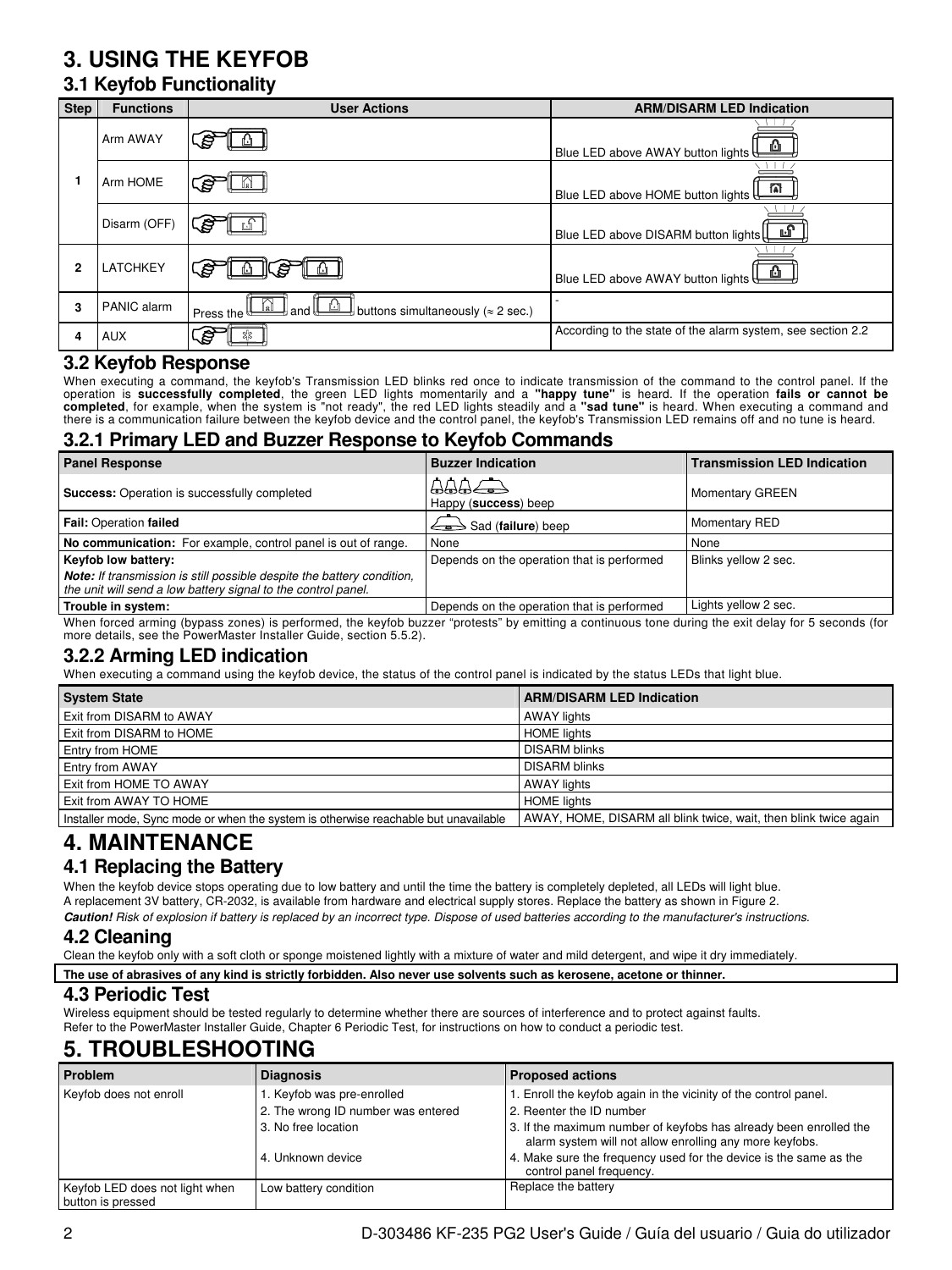### **6. PRODUCT LIMITATIONS**

Visonic Ltd. wireless systems are very reliable and are tested to high standards. However, due to their low transmitting power and limited range (required<br>by FCC and other regulatory authorities), there are some limitation

Control panels may be blocked by radio signals occurring on or near their operating frequencies, regardless of the code selected.

## **7. COMPLIANCE WITH STANDARDS**<br> **Compliance with Standards** Europe: EN 300220, EN 50131-1 Gra



#### **FCC Compliance Statement**

This device complies with Part 15 of the FCC Rules and with Industry Canada licence-exempt RSS standard(s).

Operation is subject to the following two conditions:

(1) This device may not cause harmful interference, and this device must accept any interference received, including interference that may cause undesired operation.

Le present appareil est conforme aux CNR d'Industrie Canada applicables aux appareils radio exempts de licence. L'exploitation est autorisee aux deux conditions suivantes :(1) l'appareil ne doit pas produire de brouillage, et (2) l'utilisateur de l'appareil doit accepter tout brouillage radioelectrique subi, meme si le brouillage est susceptible d'en compromettre le fonctionnement.

**Note:** This equipment has been tested and found to comply with the limits for a Class B digital device, pursuant to Part 15 of the FCC Rules. These limits are designed to provide reasonable protection against harmful interference in a residential installation. This equipment generates, uses and can radiate radio frequency energy and, if not installed and used in accordance with the instructions, may cause harmful interference to radio communications. However, there is no guarantee that interference will not occur in a particular installation. If this equipment does cause harmful interference to radio or television reception, which can be determined by turning the equipment off and on, the user is encouraged to try to correct the interference by one or more of the following measures:

-- Reorient or relocate the receiving antenna.

-- Increase the separation between the equipment and receiver.

-- Connect the equipment into an outlet on a circuit different from that to which the receiver is connected.

Consult the dealer or an experienced radio/TV technician for help.

**Warning!** 

Changes or modifications to this equipment not expressly approved by the party responsible for compliance (Visonic Ltd.) could void the user's authority to operate the equipment.

This equipment complies with FCC and IC RF radiation exposure limits set forth for an uncontrolled environment.

### **APPENDIX: SPECIFICATIONS**

| <b>Frequency Band (MHz)</b>                          | <b>Europe and rest of world: 433-434, 868-869 USA: 912-919</b>                                                                                                                                                          |
|------------------------------------------------------|-------------------------------------------------------------------------------------------------------------------------------------------------------------------------------------------------------------------------|
| <b>Communication Protocol</b>                        | PowerG                                                                                                                                                                                                                  |
| <b>Battery type</b>                                  | 3V CR-2032 Lithium battery.                                                                                                                                                                                             |
| <b>Low Battery Threshold</b>                         | 2.1V                                                                                                                                                                                                                    |
| <b>Battery Life Expectancy</b>                       | 8 years (for typical use)                                                                                                                                                                                               |
| <b>Power Supply</b>                                  | Tvpe C                                                                                                                                                                                                                  |
|                                                      | Note: If transmission is still possible despite the battery condition, the unit will send a low battery signal to the<br>control panel.                                                                                 |
| <b>Operating Temperature</b>                         | 0° to 55 °C (32° to 131 °F)                                                                                                                                                                                             |
| <b>Humidity</b>                                      | Average relative humidity of approximate 75% non-condensing. For 30 days per year relative humidity may vary<br>between 85 % and 95 % non-condensing                                                                    |
| Dimensions (LxWxD)                                   | 60 x 34.5 x 12.5 mm (2-3/8 x 1-3/8 x 1/2 in.).                                                                                                                                                                          |
| Weight (including battery)                           | $25$ a $(0.9$ oz).                                                                                                                                                                                                      |
|                                                      | The technical documentation as required by the European Conformity Assessment procedure is kept at:<br>UNIT 6 MADINGLEY COURT CHIPPENHAM DRIVE KINGSTON MILTON KEYNES MK10 0BZ. TEL: (0845) 0755800 FAX: (0845) 0755801 |
| W.E.E.E. Product Recycling Declaration<br>$\searrow$ |                                                                                                                                                                                                                         |

# W.E.E.E. Product Recycling Declaration<br>For information regarding the recycling of this product you must contact the company from which you orignially purchased it. If you are discarding this product and not<br>returning it fo

## PAÑOL

### **1. INTRODUCCIÓN**

KF-235 PG2 es un mando de dos vías PowerG de 4 botones, diseñado para uso con la familia de paneles de control PowerMaster.

Las características del KF-235 incluyen armado y desarmado del sistema así como visualización del estado del sistema y operación de una función programable predefinida. Los comandos son invocados presionando cualquiera de los cuatro botones de mando. El estado es indicado vía los LED de estado y zumbador después de cada comando.

KP-235 PG2 alerta al panel de control y al usuario cuando su batería está agotada y necesita ser reemplazada.

### **2. INSTALACIÓN**

#### **2.1 Memorización**

Remítase a la Guía del Instalador del panel PowerMaster y siga el procedimiento previsto en la opción.**"**02:ZONAS/DISP**"** del menú de instalador. Una descripción general del procedimiento se proporciona en el siguiente flujograma.

| Paso 1                                                      | Paso 2                                                  | Paso 3                                                                                                                                                                                       | Paso 4                                                          | Paso 5                                       |
|-------------------------------------------------------------|---------------------------------------------------------|----------------------------------------------------------------------------------------------------------------------------------------------------------------------------------------------|-----------------------------------------------------------------|----------------------------------------------|
| Pulse el menú de instalador y<br>seleccione "02.ZONAS/DISP" | Seleccione "AÑADIR<br><b>DISPOSITIVO"</b><br>Vea Nota 1 | Memorice el mando presionando<br>el botón y soltándolo tan<br>pronto como el LED amarillo se<br>encienda. Alternativamente,<br>ingrese la ID del dispositivo<br>(impreso al dorso del mando) | Seleccione el Número de<br>Mando deseado para el<br>nuevo mando | Ingrese<br><b>PARTICIONES.</b><br>Vea Nota 2 |
| ⇨<br>02.ZONAS/DISP                                          | AÑADIR DISP.<br>⇨                                       | ⇨<br>MEM AHORA o                                                                                                                                                                             | F02:Mando                                                       | $\Rightarrow$ F02:PARTICIONES                |
|                                                             |                                                         | PULS ID:XXX-XXXX                                                                                                                                                                             | ID No. 301-XXXX                                                 |                                              |
|                                                             | <u>MOD</u> IFICARDISP.                                  |                                                                                                                                                                                              |                                                                 |                                              |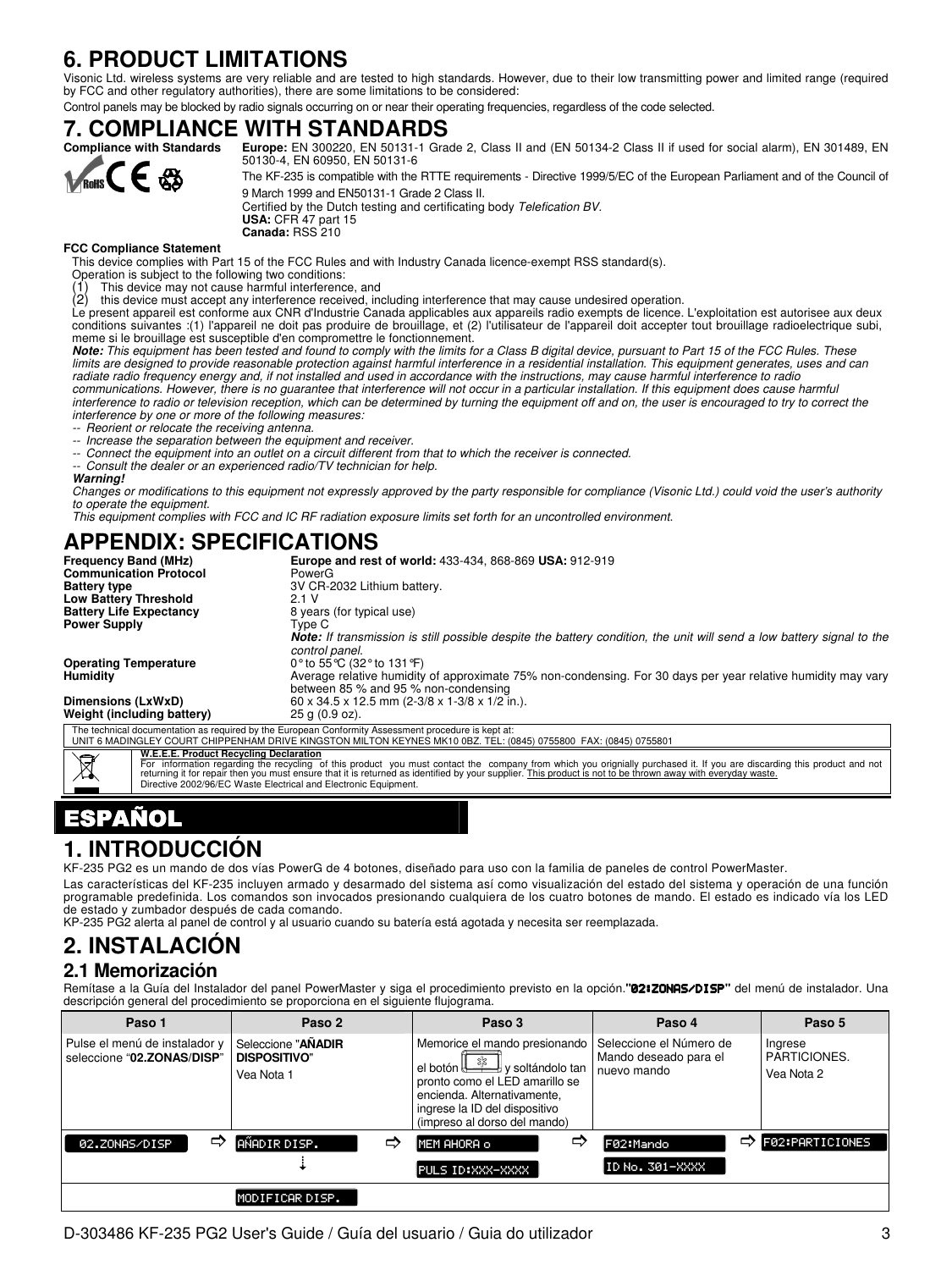| Paso 6                                 | Paso 7                          |
|----------------------------------------|---------------------------------|
| Asignar particiones al mando           | Seleccione la opción            |
| presionando los botones                | "Parámetros de Dispositivo" y   |
| 2                                      | consulte la sección siguiente   |
| I٧                                     | para configurar el parámetro de |
| en el panel                            | mando (AUX).                    |
| F02:P1                                 | F01:PARAMDISPOS                 |
| TP2 P3                                 | ⇨                               |
| significa desplazarse<br>$\Rightarrow$ | y seleccionar OK                |

**Notas:** 

**1**. Si el mando ya está memorizado, puede configurar el parámetro de mando y asignar particiones través de la opción **"Modificar Disp."** – vea el Paso 2. **2.** PARTICIONES aparecerá sólo si se activó previamente PARTICIONADO en el panel (Para mayores detalles, vea "Particionado" en la Guía del Instalador PowerMaster).

### **2.2 Para configurar los parámetros de Mando**

| Pulse el menú <b>PARAM DI SPOS</b> | y siga las instrucciones de configuración para el manod KF-234 PG2 como se describe en la tabla siguiente.                                                                                                                                                                                                                                                                                                                                                                                                                                                                                                                                                                                                                                                                                                                                                                                                                                                                                                                                                                                                                                                         |
|------------------------------------|--------------------------------------------------------------------------------------------------------------------------------------------------------------------------------------------------------------------------------------------------------------------------------------------------------------------------------------------------------------------------------------------------------------------------------------------------------------------------------------------------------------------------------------------------------------------------------------------------------------------------------------------------------------------------------------------------------------------------------------------------------------------------------------------------------------------------------------------------------------------------------------------------------------------------------------------------------------------------------------------------------------------------------------------------------------------------------------------------------------------------------------------------------------------|
| Opción                             | Instrucciones de configuración                                                                                                                                                                                                                                                                                                                                                                                                                                                                                                                                                                                                                                                                                                                                                                                                                                                                                                                                                                                                                                                                                                                                     |
| laux A                             | Aquí seleccione la función del botón AUX en el dispositivo de mando.<br>Opciones: Arm instant (por defecto); No se utiliza: Status, Detener Pitidos, Saltar retardo de salida, y PGM.<br>No se utiliza: Ninguna función se asigna al botón AUX.<br><b>Status:</b> El Panel de control muestra y anuncia <sup>*</sup> el status del sistema.<br>Cesan los pitidos: Presionar el botón AUX hará que el Panel de control y otros dispositivos en el sistema (como mandos,<br>teclados, sirenas, etc.) dejen de sonar (por ejemplo, durante retardos de salida o entrada).<br>Saltar el retardo de salida: Presionar el botón AUX detendrá inmediatamente el retardo de salida y hará que el sistema se<br>arme instantáneamente<br><b>PGM:</b> Presionar el botón AUX activará la salida PGM. Las funciones de salida PGM son configuradas en las secciones<br>correspondientes de la Guía de instalador del panel de control (menú "SALIDAS") y Guía del usuario (Menú<br>"PROGRAMADOR").<br>Arm Instant Presionar el botón AUX mientras el retardo de salida está en progreso hará que el sistema se arme<br>instantáneamente - el retardo de entrada es cancelado. |
|                                    | * Sólo se aplica a los paneles de control que admiten la opción de voz                                                                                                                                                                                                                                                                                                                                                                                                                                                                                                                                                                                                                                                                                                                                                                                                                                                                                                                                                                                                                                                                                             |

### **3. USANDO EL MANDO**

### **3.1 Funcionalidad de Mando**

| Paso | <b>Funciones</b> | Acciones del usuario                                        | Indicación LED ARM/DESARMADO                                          |
|------|------------------|-------------------------------------------------------------|-----------------------------------------------------------------------|
|      | Armado TOTAL     | 5                                                           | LED azul sobre luces de botón TOTAL                                   |
|      | Armado PARCIAL   | 8                                                           | 141<br>LED azul sobre luces de botón PARCIAL                          |
|      | Desarmado (OFF)  |                                                             | LED azul sobre luces de botón DESARMAR                                |
|      | <b>CHAVE</b>     | ₽                                                           | LED azul sobre luces de botón PARCIAL                                 |
| 3    | Alarma de PÁNICO | Presione los botones<br>simultáneamente ( $\approx$ 2 seg.) |                                                                       |
| 4    | <b>AUX</b>       | ₿                                                           | De acuerdo con el estado del sistema de alarma, vea la sección<br>2.2 |

#### **3.2 Respuesta de Mando**

Al ejecutar un comando, El LED de Transmisión del mando parpadea una vez en rojo para indicar el envío de la orden al panel de control. Si la operación se **completa con éxito**, el LED verde se ilumina por un momento y se escucha una **"Melodía Feliz"**. Si la operación **falla o no se puede completar**, por ejemplo, cuando el sistema "no está listo", el LED rojo se ilumina constantemente y se escucha una **"melodía triste"**. Al ejecutar una orden y hay un fallo de comunicación entre el dispositivo de mando y el panel de control, el LED de envío del mando permanece apagado y no se escucha música.

### **3.2.1 Respuesta de LED primario y Zumbador a Órdenes de Mando**

| Respuesta del Panel                                                                                                                                                   | Indicación del Zumbador                      | Indicación LED de Envío  |
|-----------------------------------------------------------------------------------------------------------------------------------------------------------------------|----------------------------------------------|--------------------------|
| <b>Éxito:</b> Operación se completa con éxito                                                                                                                         | $AAB \leftarrow$<br>Melodía alegre (éxito)   | VERDE momentáneo         |
| Fallo:Operación fallida                                                                                                                                               | $\iff$ Melodía triste (fallo)                | ROJO momentáneo          |
| No hay comunicación: Por ejemplo, el panel de control está fuera de<br>alcance.                                                                                       | Ninguna                                      | Ninguna                  |
| Baja batería en mando:<br>Nota: Si aún es posible el envío a pesar de la condición de la batería,<br>la unidad enviará una señal de batería baja al panel de control. | Depende la la operación que sea<br>ejecutada | Parpadea amarillo 2 seg. |
| Fallos en el sistema:                                                                                                                                                 | Depende la la operación que sea<br>ejecutada | Ilumina amarillo 2 seg.  |

Cuando se ejecuta un armado forzado (anular zonas), el zumbador del mando "protesta" emitiendo un tono continuo durante el retardo de salida por 5 segundos (para más detalles, vea la Guía del Instalador PowerMaster, sección 5.5.2).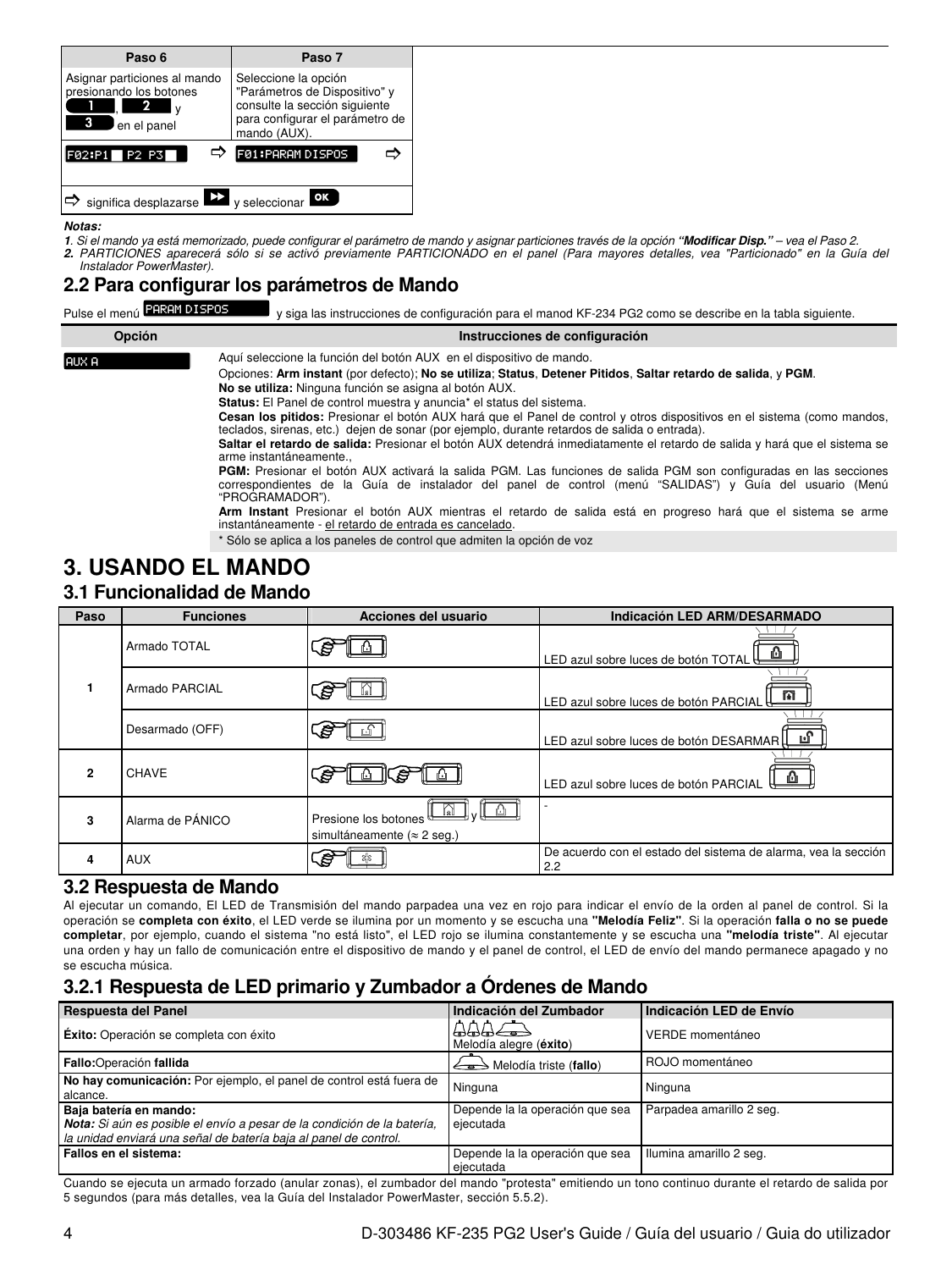### **3.2.2 Indicación LED de Armado**

Al ejecutar una orden usando el dispositivo de mano, el estado del panel de control es indicado por los LED de estado que se iluminan en azul.

| <b>Estado del Sistema</b>                                                      | Indicación LED ARM/DESARMADO                         |
|--------------------------------------------------------------------------------|------------------------------------------------------|
| Salida desde DESARMADO a TOTAL                                                 | Luces TOTAL                                          |
| Salida desde DESARMADO a PARCIAL                                               | Luces PARCIAL                                        |
| Entrada desde PARCIAL                                                          | DESARMADO parpadea                                   |
| Entrada desde TOTAL                                                            | DESARMADO parpadea                                   |
| Salida desde DESARMADO a TOTAL                                                 | Luces TOTAL                                          |
| Salida desde TOTAL a PARCIAL                                                   | Luces PARCIAL                                        |
| Modo Instalador, Modo Sinc o cuando el sistema es de otro modo alcanzable pero | TOTAL, PARCIAL, DESARMADO todos parpadean dos veces, |
| no disponible                                                                  | espera, luego parpadean dos veces otra vez           |

### **4. MANTENIMIENTO**

#### **4.1 Replacing the Battery**

Cuando el dispositivo llavero deje de operar debido a baja batería y hasta el momento en que la batería esté totalmente agotada, todos los LED brillarán de color azul.

Una batería 3V, CR-20320 de reemplazo está disponible en tiendas de hardware y suministros eléctricos. Reemplazar la batería como se muestra en la Figura 2.

**¡CUIDADO!** Riesgo de explosión si la batería se sustituye por un tipo incorrecto. Deseche las baterías usadas de acuerdo a las instrucciones del fabricante

#### **4.2 Limpieza**

Limpie el mando sólo con un paño o esponja suave ligeramente humedecido con una mezcla de agua y detergente suave, y séquelo de inmediato.

**Está estrictamente prohibido el uso de abrasivos de cualquier tipo. Además, nunca use solventes tales como kerosene, acetona o disolvente.**

### **4.3 Test Periódico**

El equipo inalámbrico debe ser probado en forma regular para determinar si hay fuentes de interferencia y para protegerlo contra fallas. Consulte la Guía de Instalador del PowerMaster, Capítulo 6, Test Periódico, para instrucciones acerca de cómo realizar un test periódico.

### **5. SOLUCIÓN DE PROBLEMAS**

| Problema                                                        | <b>Diagnóstico</b>                | <b>Acciones propuestas</b>                                                                                         |
|-----------------------------------------------------------------|-----------------------------------|--------------------------------------------------------------------------------------------------------------------|
| El mando no fue memorizado                                      | 1. El mando fue pre-memorizado    | 1. Memorice el mando nuevamente cerca del panel de control.                                                        |
|                                                                 | 2. Se ingresó el Número ID errado | 2. Reingrese el Número ID                                                                                          |
|                                                                 | 3. Posición no libre              | 3. Si ya se ha memorizado el número máximo de mandos, el sistema<br>de alrma no permitirá memorizar más mandos.    |
|                                                                 | 4. Dispositivo desconocido        | 4. Asegúrese de que la frecuencia usada para el dispositivo es la<br>misma que la frecuencia del panel de control. |
| El LED del mando no se ilumina<br>cuando el botón es presionado | Condición de baja batería         | Reemplace la batería                                                                                               |

### **6. LIMITACIONES DE PRODUCTO**

Los sistemas inalámbricos de Visonic Ltd son muy confiables y comprobados con altos estándares. Sin embargo, debido a su baja potencia de transmisión y rango limitado (requeridos por la FCC y otras autoridades regulatorias), hay que considerar algunas limitaciones: Los paneles de control pueden ser bloqueados por señales de radio que aparecen sobre o cerca de sus frecuencias de operación, sin importar el código seleccionado.

# **7. CUMPLIMIENTO CON ESTÁNDARES**<br>Cumplimiento con estándares Europa: EN 300220, EN 50131-1 Gra



Europa: EN 300220, EN 50131-1 Grado 2, Clase II y (EN 50134-2 Clase II si se usa para alarma social), EN 301489, EN 50130-4, EN 60950, EN 50131-6 El KF-235 es compatible con los requerimientos RTTE - Directiva 1999/5/EC del Parlamento y del Consejo Europeo del 9 de marzo de 1999 y EN50131-1 Grado 2 Clase II. Certificado por el organismo de pruebas y certificación holandés Telefication BV. **EE.UU.:** CFR 47 parte 15 **Canadá:** RSS 210

### **ANEXO: ESPECIFICACIONES**

| Banda de frecuencias (MHz)                              | Europa y el resto del mundo: 433-434, 868-869 EE.UU.: 912-919                                                                                                  |
|---------------------------------------------------------|----------------------------------------------------------------------------------------------------------------------------------------------------------------|
| Protocolo de comunicación                               | PowerG                                                                                                                                                         |
| Tipo de batería                                         | 3V CR-2032 Batería de litio.                                                                                                                                   |
| Umbral de Baja Batería                                  | 2.1 V                                                                                                                                                          |
| Duración de la batería                                  | 8 años (en uso normal).                                                                                                                                        |
| Fuente de alimentación                                  | Tipo C                                                                                                                                                         |
|                                                         | Nota: Si aún es posible el envío a pesar de la condición de la batería, la unidad enviará una señal de batería<br>baja al panel de control.                    |
| Temperatura de funcionamiento                           | 0° a 55°C (32° a 131°F)                                                                                                                                        |
| Humedad                                                 | Humedad relativa promedio de aproximadamente 75% sin condensación. Durante 30 días al año la humedad<br>relativa puede variar entre 85% y 95% sin condensacion |
| Dimensiones (LxAxP)                                     | 60 x 34.5 x 12.5 mm (2-3/8 x 1-3/8 x 1/2 pg).                                                                                                                  |
| Peso (incluyendo la batería)                            | $25$ g $(0.9$ oz).                                                                                                                                             |
| Declaración de Reciclaie de Producto R.A.E.E.<br>$\sum$ |                                                                                                                                                                |

**Declaración de Reciclaje de Producto R.A.E.E.**<br>Para información relacionada con el reciclaje de este producto debe contactar con la compañía a la que compró en origen. Si usted va a desechar este producto y no lo va a<br>dev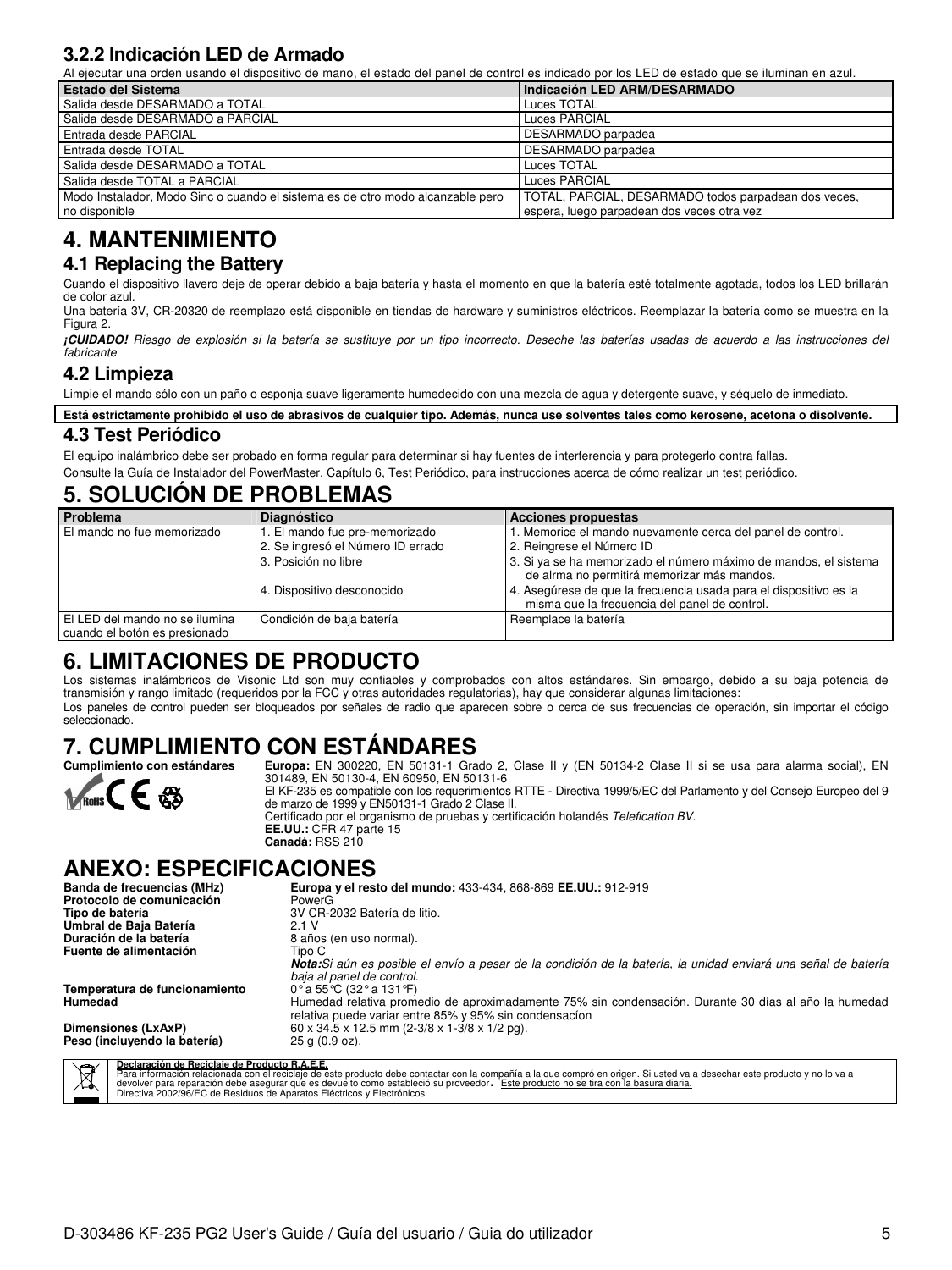### PORTUGUÊS

### **1. INTRODUÇÃO**

KF-235 PG2 é um dispositivo de chaves seguidas de 4 botões, 2 vias PowerG, criado para ser usado com a linha de painéis de controlo PowerMaster.

As funcionalidades do KF-235 incluem activação e desactivação do sistema assim como visualização do estado do sistema e operação de uma função programável predefinida. Os comandos são activados, premindo qualquer um dos quatro botões de comando. O estado é indicado através das LED de Estado e o sinal sonoro emitido após cada comando.

KP-235 PG2 alerta o painel de controlo e o utilizador quando a bateria não tem carga e quando deve ser substituída.

#### **2. INSTALAÇÃO 2.1 Registo**

Consulte o Guia do Instalador do painel do PowerMaster e siga o procedimento na opção **"02:ZONA/DISP"** do Menu do Instalador. A seguinte tabela inclui uma descrição geral do procedimento.

| Passo 1                                                                                         | Passo 2                                                                                                                                     | Passo 3                                                                                                                                                                                                                          | Passo 4                                                                     | Passo 5                                 |
|-------------------------------------------------------------------------------------------------|---------------------------------------------------------------------------------------------------------------------------------------------|----------------------------------------------------------------------------------------------------------------------------------------------------------------------------------------------------------------------------------|-----------------------------------------------------------------------------|-----------------------------------------|
| Abra o menu do Instalador e<br>seleccione 02:ZONAS/DISP.                                        | Seleccione<br>"ADIC NOVO DISP"<br>Veja a Nota 1                                                                                             | Registe o dispositivo de chaves<br>mantendo premido o botão<br>器<br>∄ e libertando-o assim<br>que a LED amarela se acender.<br>Alternativamente, introduza a<br>ID do dispositivo (impressa na<br>parte traseira do dispositivo) | Seleccione o Nº do<br>Dispositivo de Chave Seg.<br>para o novo dispositivo. | Entre em<br>PARTICÕES.<br>Veja a Nota 2 |
| ⇨<br>02.ZONAS/DISP.                                                                             | ADIC NOVO DISP                                                                                                                              | ⇨<br>REG AGORA ou                                                                                                                                                                                                                | ⇨<br>F02:Chave se9                                                          | F02:PARTIÇÕES                           |
|                                                                                                 |                                                                                                                                             | INS. ID:XXX-XXXX                                                                                                                                                                                                                 | ID N°. 301-XXXX                                                             |                                         |
|                                                                                                 | MODIF DISPOS.                                                                                                                               |                                                                                                                                                                                                                                  |                                                                             |                                         |
| Passo 6                                                                                         | Passo 7                                                                                                                                     |                                                                                                                                                                                                                                  |                                                                             |                                         |
| Atribua partições ao dispositivo<br>de chave, premindo os botões<br>2.<br>م ا<br>3<br>no painel | Seleccione a opção "Definições<br>do Dispositivo" e consulte a<br>seguinte secção para configurar<br>os parâmetros do dispositivo<br>(AUX). |                                                                                                                                                                                                                                  |                                                                             |                                         |
| F02:P1 P2 P3                                                                                    | ⇨<br>FØ1:CONFIGDEV                                                                                                                          |                                                                                                                                                                                                                                  |                                                                             |                                         |
| significa percorrer                                                                             | e seleccionar OK                                                                                                                            |                                                                                                                                                                                                                                  |                                                                             |                                         |

**Notas:** 

**1**. Se o dispositivo já estiver registado, pode configurar os parâmetros do dispositivo e atribuir partições através da opção "**Modif Dispos.**" – veja o Passo 2. **2.** PARTIÇÕES só será visível se CR PART foi anteriormente activado no painel (para mais informações, veja "Criar partições" no Guia do Instalador do PowerMaster).

### **2.2 Configurar Parâmetros do Dispositivo**

e siga as instruções de configuração para o KF-235 PG2 como descrito na seguinte tabela. Abra o menu DEF DISPOS.

AUX A

#### **Opção Instruções de configuração**

Aqui pode seleccionar a função do botão AUX do dispositivo.

Opções: **Inst arm** (predefinição); **Não usado**; **Estado**, **Parar Sons**, **Saltar atr saída** e **PGM**.

**Não usado:** Nenhuma função é atribuída ao botão AUX.

**Estado:** O painel de controlo mostra e anuncia\* o estado do sistema.

**Parar sons:** Se premir o botão AUX o painel de controlo e outros dispositivos do sistema (como dispositivos de chaves seg., teclados, sirenes, etc.) não emitem mais sinais sonoros (por exemplo, durante atrasos de saída ou de entrada). **Saltar atr saída:** Se premir o botão AUX, pára imediatamente o atraso de saída e o sistema arma instantaneamente.

**PGM:** Se premir o botão AUX, activa a saída PGM. As funções de saída PGM são configuradas nas secções correspondentes do painel de controlo do Guia do Instalador (menu "SAÍDAS) e no Guia do Utilizador (menu "AGENDA). **Inst arm:** Se premir o botão AUX enquanto ocorrer um atraso de saída, o sistema arma "instantaneamente" – o atraso de entrada é cancelado.

\* Aplicável apenas aos painéis de controlo que suportam a opção de voz.

## **3. USAR O DISP. DE CHAVES SEG.**

#### **3.1 Funcionalidades do dispositivo**

| Passo | <b>Funcões</b>    | Acções do utilizador | Indicação de LED ARMAR/DESARMAR                       |
|-------|-------------------|----------------------|-------------------------------------------------------|
|       | <b>Dist ARM</b>   | s                    | LED azul sobre as luzes do botão DIST                 |
|       | <b>INÍCIO Arm</b> | √₿                   | $\sqrt{a}$<br>LED azul sobre as luzes do botão INÍCIO |
|       | Desarmar (OFF)    | ∖≅                   | LED azul sobre as luzes do botão DESARMAR             |
| 2     | <b>CHAVE</b>      | ເອ                   | 'LED azul sobre as luzes do botão DIST $\Box$         |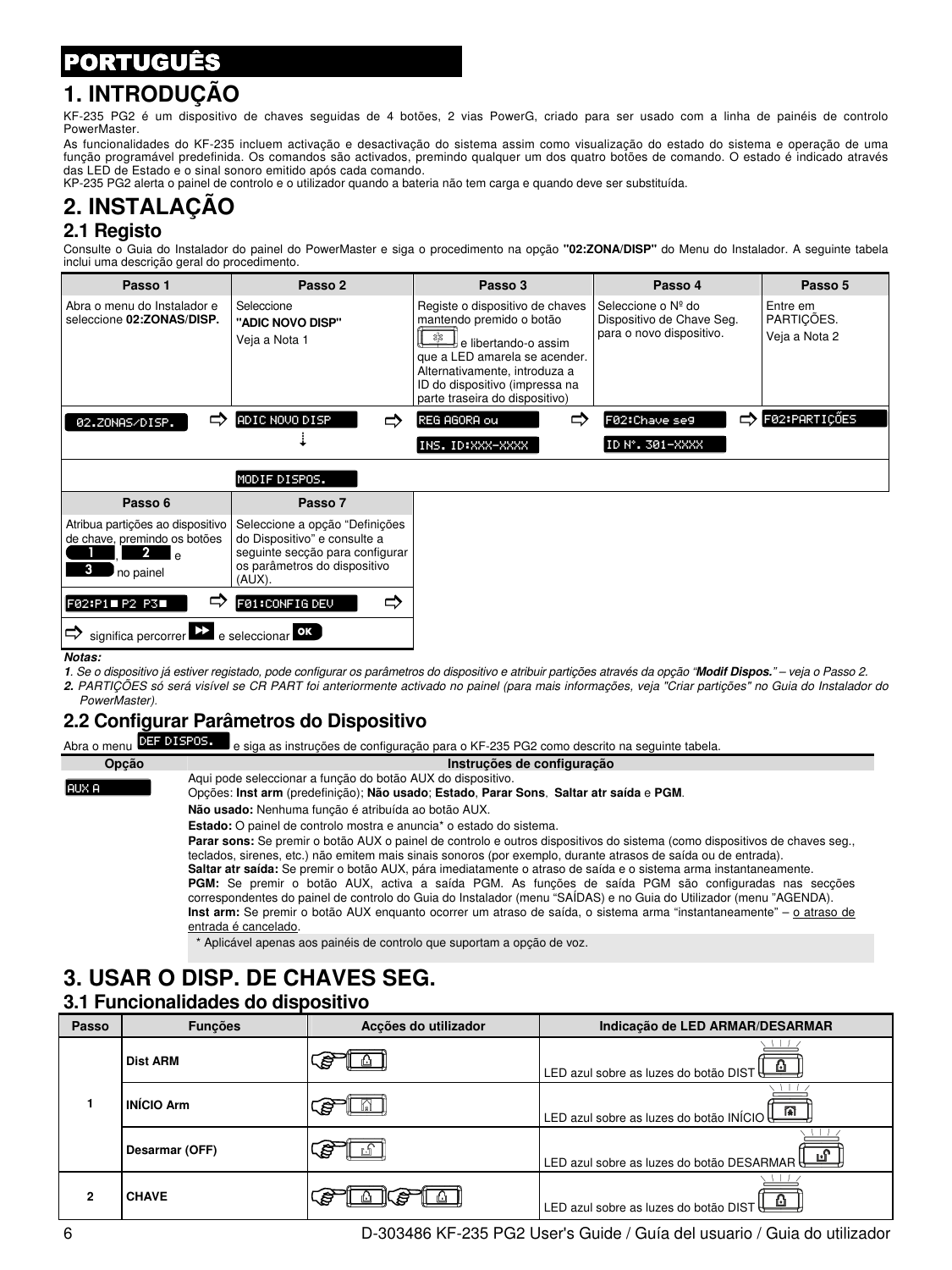| Passo | <b>Funcões</b>       | Acções do utilizador                                 | Indicação de LED ARMAR/DESARMAR                                    |
|-------|----------------------|------------------------------------------------------|--------------------------------------------------------------------|
| з     | <b>Alarme PÂNICO</b> | Prima simultaneamente os botões<br>2 seg.)<br>l e ll |                                                                    |
|       | <b>AUX</b>           | ৩−                                                   | De acordo com o estado do sistema de alarme, veja a secção<br>2.2. |

#### **3.2 Resposta do dispositivo**

**Quando executar um comando, a LED vermelha do dispositivo pisca uma vez para indicar a transmissão** do comando para painel de controlo. Se a operação for **completada com êxito**, a LED verde acende-se momentaneamente e ouve-se uma "**melodia alegre**". Se a operação **falhar ou não for concluída**, por exemplo, quando o sistema está "não pronto", a LED vermelha acende-se constantemente e ouve-se uma "**melodia triste**". **Quando executar um comando** e ocorrer um erro de comunicação entre o dispositivo e o painel de controlo, a LED de transmissão do dispositivo fica desligada e não se ouve melodia.

#### **3.2.1 LED principal e resposta da campainha aos comandos do dispositivo de chave**

| Resposta do painel                                                                                                                                                                       | Indicação da campainha                                          | Indicação da LED de transmissão  |
|------------------------------------------------------------------------------------------------------------------------------------------------------------------------------------------|-----------------------------------------------------------------|----------------------------------|
| <b>Éxito:</b> Operação completada com êxito                                                                                                                                              | $\triangle\triangle\triangle\Rightarrow$<br>Som feliz (sucesso) | Momentaneamente VERDE            |
| Erro: Operação falhou                                                                                                                                                                    | $\Longleftrightarrow$ Som infeliz (erro)                        | Momentaneamente VERMELHO         |
| Não há comunicação: Por exemplo, o painel de controlo está fora<br>do alcance.                                                                                                           | Nenhuma                                                         | Nenhuma                          |
| Carga baixa da bateria do dispositivo<br>Nota: Se a transmissão ainda for possível apesar do estado da<br>bateria, a unidade envia um sinal de carga baixa para o painel de<br>controlo. | Depende da operação<br>efectuada                                | Pisca amarelo durante 2 seg.     |
| Problemas com o sistema:                                                                                                                                                                 | Depende da operação<br>efectuada                                | Acende-se amarelo durante 2 seg. |

Quando armação forçada (zonas de anulação) for efectuada, a campainha do dispositivo "protesta" emitindo um som contínuo durante o atraso de saída durante 5 segundos (para mais informações, consulte o Guia do Instalador do PowerMaster, secção 5.5.2).

#### **3.2.2 Indicação do LED de armação**

Quando executar um comando usando o dispositivo de chave, o estado do painel de controlo é indicado pelas LED de estado que ficam azuis.

| <b>Estado do sistema</b>                                                      | Indicação de LED ARMAR/DESARMAR                                |
|-------------------------------------------------------------------------------|----------------------------------------------------------------|
| Sair de DESARM. para DIST.                                                    | DIST, acende-se                                                |
| Sair de DESARM. para INIC.                                                    | INIC, acende-se                                                |
| Entrada de INIC.                                                              | DESARM, pisca                                                  |
| Entrada de DIST.                                                              | DESARM, pisca                                                  |
| Sair de INIC. para DIST.                                                      | DIST, acende-se                                                |
| Sair de DIST. para DIST.                                                      | INIC, acende-se                                                |
| Modo do instalador, modo de sincronização ou quando, de outro modo, o sistema | DIST., INIC., DESARM. piscam todos duas vezes, pausa, e depois |
| pode ser contactado mas está indisponível                                     | piscam de novo duas vezes                                      |

## **4. MANUTENÇÃO**

#### **4.1 Substituir a bateria**

Quando o dispositivo de chaves seguidas deixar de funcionar por causa de carga baixa da bateria ou até a bateria ficar completamente sem carga, todas as LED ficam azuis.

Uma bateria 3V de substituição, CR-2032, pode ser obtida em lojas de hardware e de material eléctrico. Substitua a bateria como indicado na Figura 2. **Cuidado!** Risco de explosão se a bateria for substituída pelo tipo incorrecto. Elimine as baterias usadas de acordo com as instruções do fabricante.

#### **4.2 Limpeza**

Limpe o dispositivo apenas com um pano macio ou esponja ligeiramente humidificada com água e detergente suave e seque-o imediatamente.

**A aplicação de produtos abrasivos de qualquer tipo é proibida. Além disso, nunca use solventes, como querosene, acetona ou diluente.**

#### **4.3 Teste Periódico**

O equipamento sem fios deve ser testado periodicamente para determinada se existem fontes de interferência ou se está protegido contra avarias. Consulte o Guia do Instalador do PowerMaster, Capítulo 6, Teste Periódico, para instruções sobre como fazer um teste periódico.

### **5. RESOLUÇÃO DE PROBLEMAS**

| Problema                                                       | <b>Diagnóstico</b>                            | Accões propostas                                                                                                       |  |
|----------------------------------------------------------------|-----------------------------------------------|------------------------------------------------------------------------------------------------------------------------|--|
| O dispositivo não regista                                      | 1. O dispositivo já foi previamente registado | 1. Registe de novo o dispositivo nas proximidades do painel de<br>controlo.                                            |  |
|                                                                | 2. O número do ID introduzido está errado     | 2. Introduza de novo o número do ID                                                                                    |  |
|                                                                | 3. Nenhuma localização livre                  | 3. Se o número máximo de dispositivos já foi registado, o sistema de<br>alarme não permite registar mais dispositivos. |  |
|                                                                | 4. Dispositivo desconhecido                   | 4. Certifique-se que a frequência usada para o dispositivo é igual à da<br>freguência do painel de controlo.           |  |
| A LED do dispositivo não se<br>acende guando o botão é premido | Carga da bateria baixa                        | Substitua a bateria                                                                                                    |  |

### **6. LIMITAÇÕES DO PRODUTO**

Os sistemas sem fios Visonic Ltd. são muito fiáveis e são testados segundo os mais altos padrões. No entanto, devido à sua baixa capacidade de transmissão e alcance limitador (exigido pela FCC e outras entidades reguladoras), existem algumas limitações a considerar:

Os painéis de controlo podem ser bloqueados por sinais de rádio transmitidos nas ou próximo das frequências operacionais, independentemente do código seleccionado.